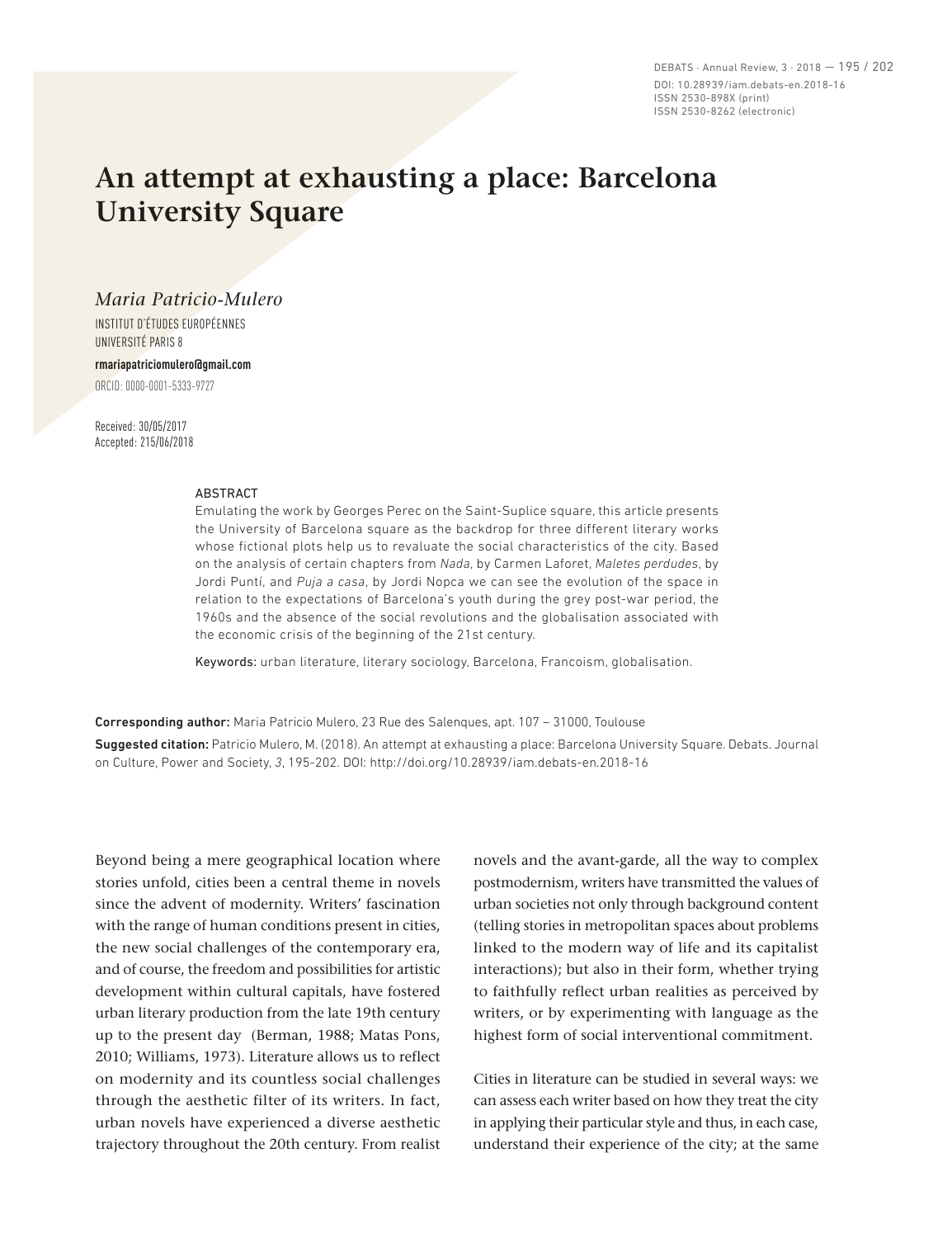time, we can look at cities themselves, extracting the essential characteristics (urban, social, and cultural) of each metropolis in each time from the corpus of literary works that describe them. This option allows us to understand the characteristics of urban spaces and the societies that inhabit them that most interest writers. Indeed, some features may have changed over time, and so, have been immortalised thanks to these texts.

The tradition of representing cities in literature abounds in examples referring to large international cultural capitals, such as Paris, New York, London, or Lisbon. This does not mean that there is not a prolific literary tradition of works centred on more peripheral cities in the global system of cultural history—we can find good examples in Dublin, Naples, Montreal, or Barcelona. In every case, consolidation of the symbolic capitals of each city has helped create a corpus of works in which the presence of the urban space plays a leading role (Charle, 2009). Writers, who must necessarily first be qualified readers, know the local literary tradition and can interact with the influences of other authors when they write. Meanwhile, their readers embrace the literary imaginary of a city, constituted by a series of values attributed to the urban spaces which, in turn, can be experienced as citizens or as visitors. It is this city–literature binomial that allows the superposition of interpretations because it means that we can experience the city from our reality or through the literary filter of a writer.

Because of its experimental nature, a particularly interesting example of this city–literature binomial is Georges Perec's '*Tentative d'épuisement d'un lieu parisien*' [An attempt at exhausting a place in Paris], which appeared in 1975 in 'Le Pourrissement des sociétés' [Rotten business] in Issue 1 of the *Cause Commune magazine* (Perec, 1982 [1975]). In this text, the French writer tries to capture the essence of the Saint-Sulpice Square of the 6th arrondissement of Paris, not only by describing the physical space, but also by enumerating everything that happens in this place, as he puts it, in terms of the time, people, cars, and clouds. Over three days he digs into several points which he uses to give his perspective:

[There are many things in Saint-Sulpice, for example: a town hall, an executive hotel, a police clerk's office, three cafes, one of which is a tobacco store, a cinema, a church in which Le Vau, Gittard, Oppenord, Servandoni, and Chalgrin have served and which is dedicated to the chaplain of Clotaire II who was bishop of Bourges from 624 to 644 and who we celebrate on 17 January; a publisher, a funeral director, a travel agency, a bus stop, a tailor, a hotel, a fountain decorated with the statues of the four great Christian orators (Bossuet, Fénelon, Fléchier, and Massillon), a newspaper kiosk, a merchant selling objects of piety, a car park, a beauty salon, and many more. Many, if not most, of these things have been described, inventoried, photographed, narrated, or catalogued. My purpose in the following pages is to describe the rest: what we do not usually notice, what is not noticed, what does not matter: what happens when nothing happens, except time, people, cars, and clouds] (Perec, 1975, pp. 9–10).

Just as Georges Perec does in '*Tentative d'épuisement d'un lieu parisien*', one could analyse the construction of the literary imaginary of a space with a similar logic; in terms of methodology, starting by neutrally observing a point of urban geography, we can decipher its physical space, evoking the literary work that has been set there. Thus we can superimpose all the things 'that happen when nothing happens'—the material that we perceive as pedestrians—the characters and the plot of literary work and, by extension, the aesthetic power of novels (the most common genre set in urban spaces, although other genres do also capture cities); that is, the essential values that literature transmits in this space. We could do this experiment in an infinite number of urban spaces, for example in Barcelona, and we could choose, for example, a place that, because of its social function, by itself already maintains a dialogue with the city's writers.**<sup>1</sup>**

<sup>1</sup> This literary experiment was previously carried out by Enrique Vila-Matas with his *Tentativa de agotar la plaza Rovira* [Attempt to exhaust Rovira Square](Vila-Matas, 2000), which, based on Perec, recreates the exercise of a writer observing a specific space, in this case, in Barcelona. This experiment, together with Perec's, were the inspiration for this article.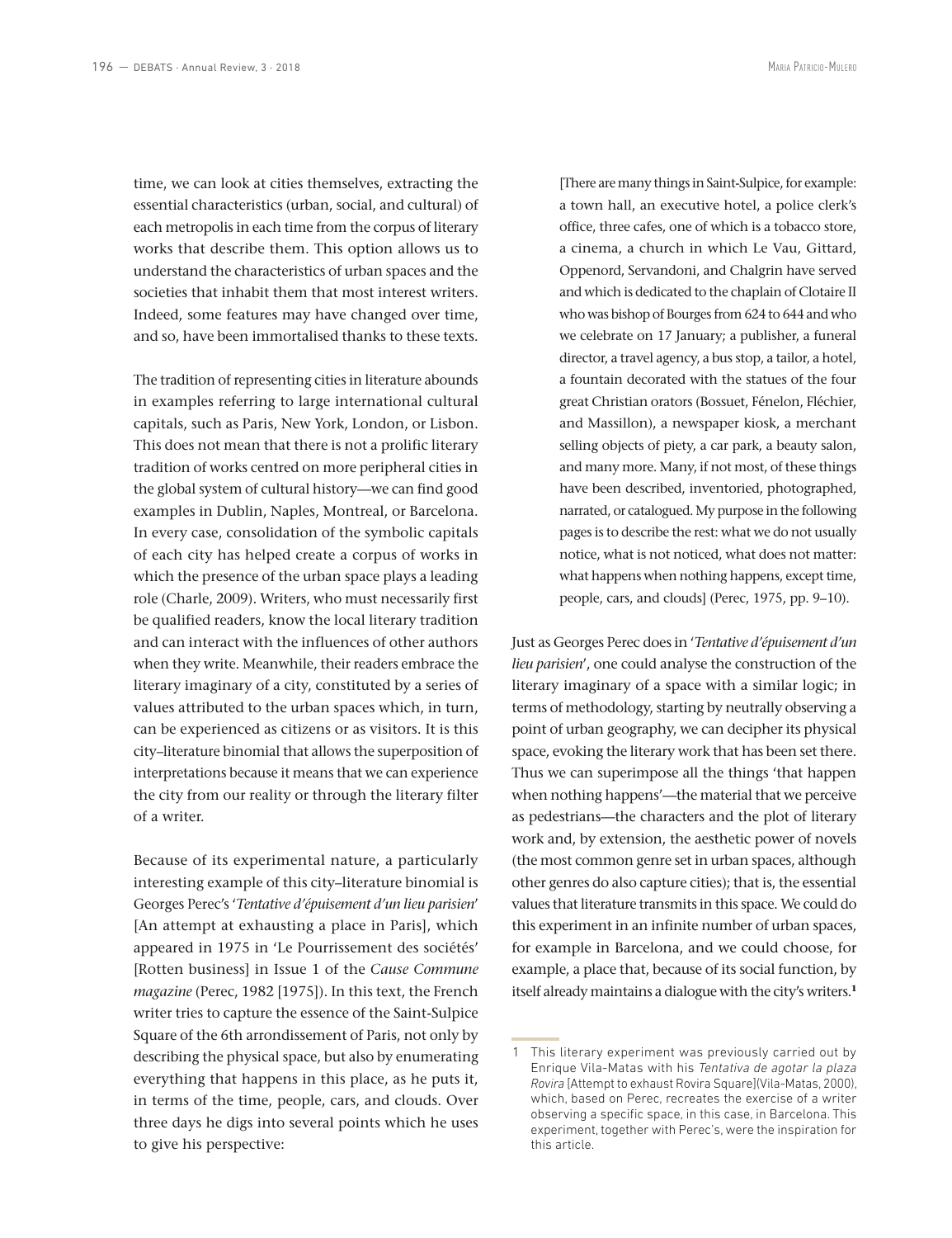In this article, we will explore the superimposition of literary imaginaries onto a specific point to try to evoke its different texts in a space relevant to readers of Barcelonan novels, while simultaneously being a relevant space relevant to writers, even before they create their work. The location I have chosen is the Plaça de la Universitat de Barcelona [University of Barcelona Square]; this space reasonably present in literature (Carreras, 2003; Vila-Sanjuán and Doria, 2005; Soldevila, 2014) and has the added value that writers themselves have a relationship with this central square which borders different neighbourhoods and homes the University's Faculty of Philology**<sup>2</sup>**; it will serve as an example of the construction of an urban literary imaginary for a Barcelonan space. I have chosen three works from three different moments in contemporary history to make the contrast visible: the hard, post-war period of the 1940s; the 1960s when the youth heard about the social movements that were beginning to boil up in Europe; and the first decade of the 21st century in the era of globalisation—and economic crisis. In these three periods, Barcelona's youth dialogues with the University Square space from very different perspectives, according to the time and the society they live in.

#### THE TWO POST-WAR WORLDS IN BARCELONA

If we talk about the University Square, one of the most present novels in the collective imagination is *Nada* [Nothing] by Carmen Laforet (1945). Winner of the first edition of the Nadal prize in 1945, the novel covers Andrea's first year in Barcelona, where she arrives at a relative's home to study literature at the university. The arrival of the work's protagonist is a common literarily device that allows the author to explain Andrea's first impressions of the city. In *Nada*, through Andrea's inner dialogue, we are shown that, from the first moment she arrives in Barcelona, its contrasts mark her life in the city; the protagonist comes to take on the tension resulting from the marked differences

between the two spaces that define and shape the life of the people associated with them. On the one hand, the university, where Andrea will feel pulled to enjoy her youth, especially because of her friendship with Ena, a young upper middle-class girl with bohemian inclinations. On the other, and very closely linked to the first, is the flat on Calle Aribau, as a setting for family repression and the heavy imposition of Francoist values according to which, essentially, women were expected to 'maintain their virtues' and that their education should be oriented towards family life within the confines of marriage. From the very beginning, the contrast between the two spaces is, initially, physical; the moral characteristics of each place are transferred to its material description and anticipate the tone of the whole novel, translating the features of each space into the psychological characteristics of each character. From Andrea's arrival, the university seems to welcome her, while the buildings on Calle Aribau are shown as inhabited by secret observers:

> [I drove that night, in that dilapidated vehicle, by wide empty streets through the heart of the city always full of light, as I wanted it to be, on a trip that seemed short and that, for me, was charged with beauty.

> The car turned around the University Square and I remember that the beautiful building touched me with a serious greeting of welcome.

> We filed into Calle Aribau, where my relatives lived, with their Oriental plane trees full that October with a thick greenness and the vivid silence of the breath of a thousand souls behind dark balconies. The wheels of the car raised a trail of noise, which reverberated in my brain] (Laforet, 1945, p. 12).

The geographical proximity of the two spaces intensifies the paradox of the differences between the them. Laforet published *Nada* aged 23 and has often speculated on the autobiographical origin of her work, starting from the coincidence of spaces: the Faculty of Philology, where the author studied, and the flat at number 36 Calle Aribau, where she lived. During the 1940s, in the post-war period, the limited

<sup>2</sup> The Faculty in which the authors of the three selected works, Carmen Laforet, Jordi Puntí, and Jordi Nopca, all studied in.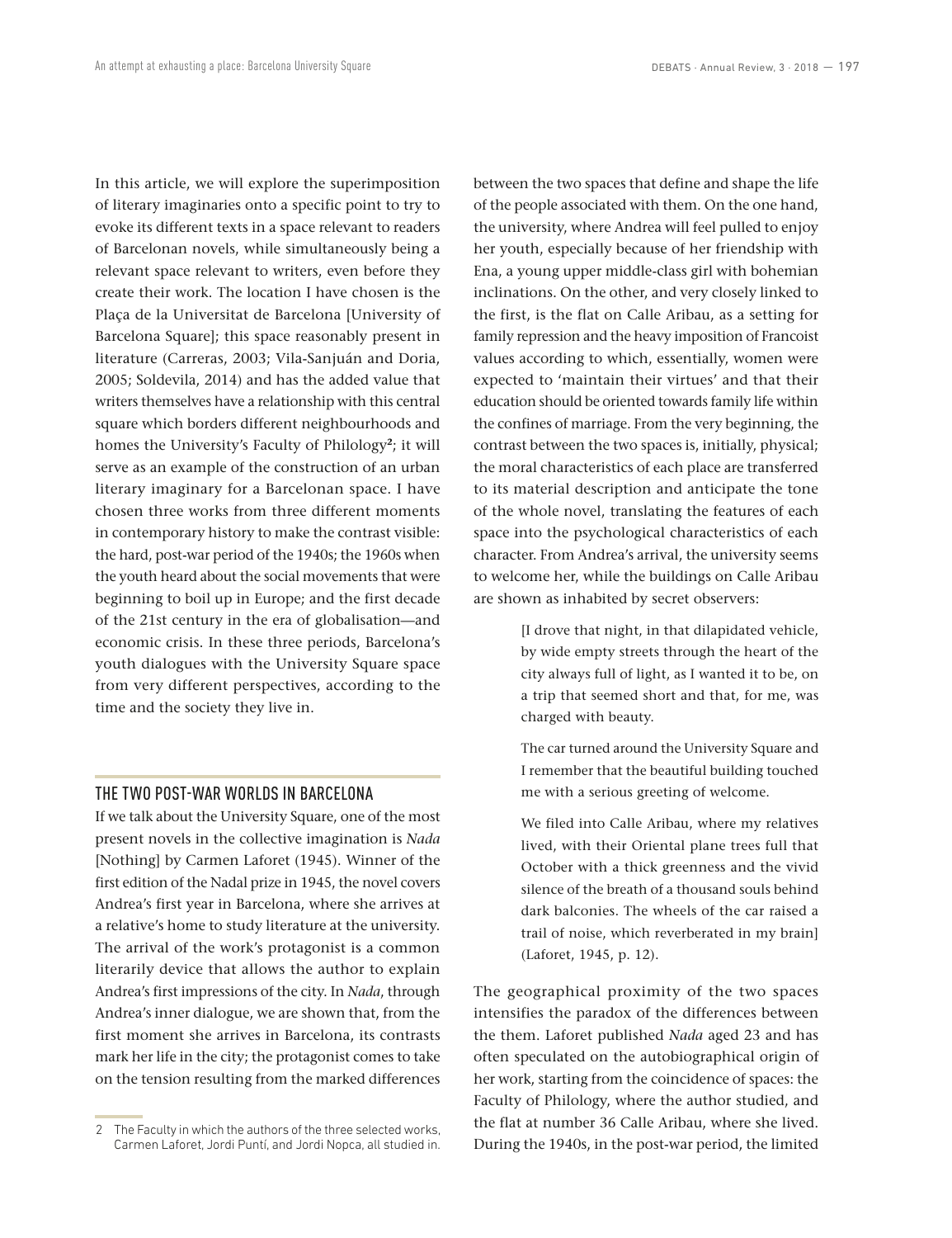freedom imposed on women caused the few spaces of relative tolerance, such as universities, to become shelters where they could aspire to personal growth, while at the same time gaining access to academic knowledge.

> [When I returned to start classes at the University again, to me the accumulated impressions seemed to inwardly ferment. For the first time in my life I found myself being open and consolidating friendships. Without too much effort I managed to connect with a group of classmates, both girls and boys. The truth is that I came to them with an indefinable desire that I can now specify as a defensive instinct: only beings of my same generation and with my same tastes could support me and shelter me against the slightly ghostly world of mature adults. And truly, I think that at that time I needed this support.] (Laforet, 1945, pp. 53–54).

The liberating and stimulating experience of the university is embodied by Ena, with whom Andrea forms a friendship as intense as it is ambiguous. Under Ena's influence, Andrea manages to take some steps towards liberation from family oppression and misery, by acquiring some hedonistic habits such as going to the movies or buying herself small treats. At first, the spaces of the relationship with Ena are confined to the university, which acts as a security bubble at the beginning of the nascent friendship but, as Andrea gets to know Ena more, it will come to be populated with questions and conflicts. This feeling is also experienced in new spaces, until [Ena] appears at the family flat on Calle Aribau, which is an distressing situation for Andrea: I liked walking with her through the stone cloisters of the University and listening to her talk, thinking that one day I would tell her about that dark life in my home, which, when becoming a topic of discussion, I would imagine full of romanticism (Laforet, 1945, p. 55). Andrea antagonistically describes the two worlds characterised by the "*fácil cordialidad*" [easy friendliness] of their student friendships, and "e*l sucio y poco acogedor de mi casa*" [my dirty and unwelcoming home] (Laforet, 1945, p. 57).

As the novel progresses, darkness and misery gain ground in the protagonist's spirit, especially when Ena encounters [Andrea's] mysterious uncle Román. Like the house's other inhabitants—aunt Angustias and uncle Juan—[Román] is also living a life of decay, but his past as a virtuoso violinist distinguishes him; a golden age that serves as a refuge amid the squalor embedded into the lives of his siblings. The anguish of her family environment is intensified by the fact that most of the family scenes take place inside the apartment, which is impoverished after the war. However, in a scene of persecution, the disorientation of Andrea's family when faced with the real outside world—when Juan goes to look for Gloria, while their son debates [between choosing] life and death—is notable. The epicentre of Gloria's desperate search is the University Square, which Juan and Andrea pass through from different sides, first towards Calle Tallers, then towards San Antonio Avenue, to finally return to Calle Tallers and venture into Chinatown. The end of the search reveals a secret that will take the sombre mirage in which the family lives to even greater depths: Gloria's husband plays in clandestine card games—in a space associated with the underworld, the Raval—while Juan feigns as an artist and abuses her.

Finally, Andrea leaves Barcelona and leaves behind the leaden universe of Calle Aribau and her frustrated hopes of the university. Once the vital lesson is learned, [she has] no expectation of building anything else. The balance between the loss of the innocence of the inner space and the desire to experiment, typical of the university centre's youth, is ambiguous and although we can sense the protagonist's growth, nor does it give us any sign of hope.

## A PLACE OF CROSSING, FAR FROM THE EUROPEAN STUDENT SOCIAL REVOLUTIONS

Representations of the University Square of the 1960s do not seem to have changed much from that of twenty years ago, and precisely for this reason, it is another example of the immobility that had taken root in the grey Barcelonan society under Franco. In *Maletes*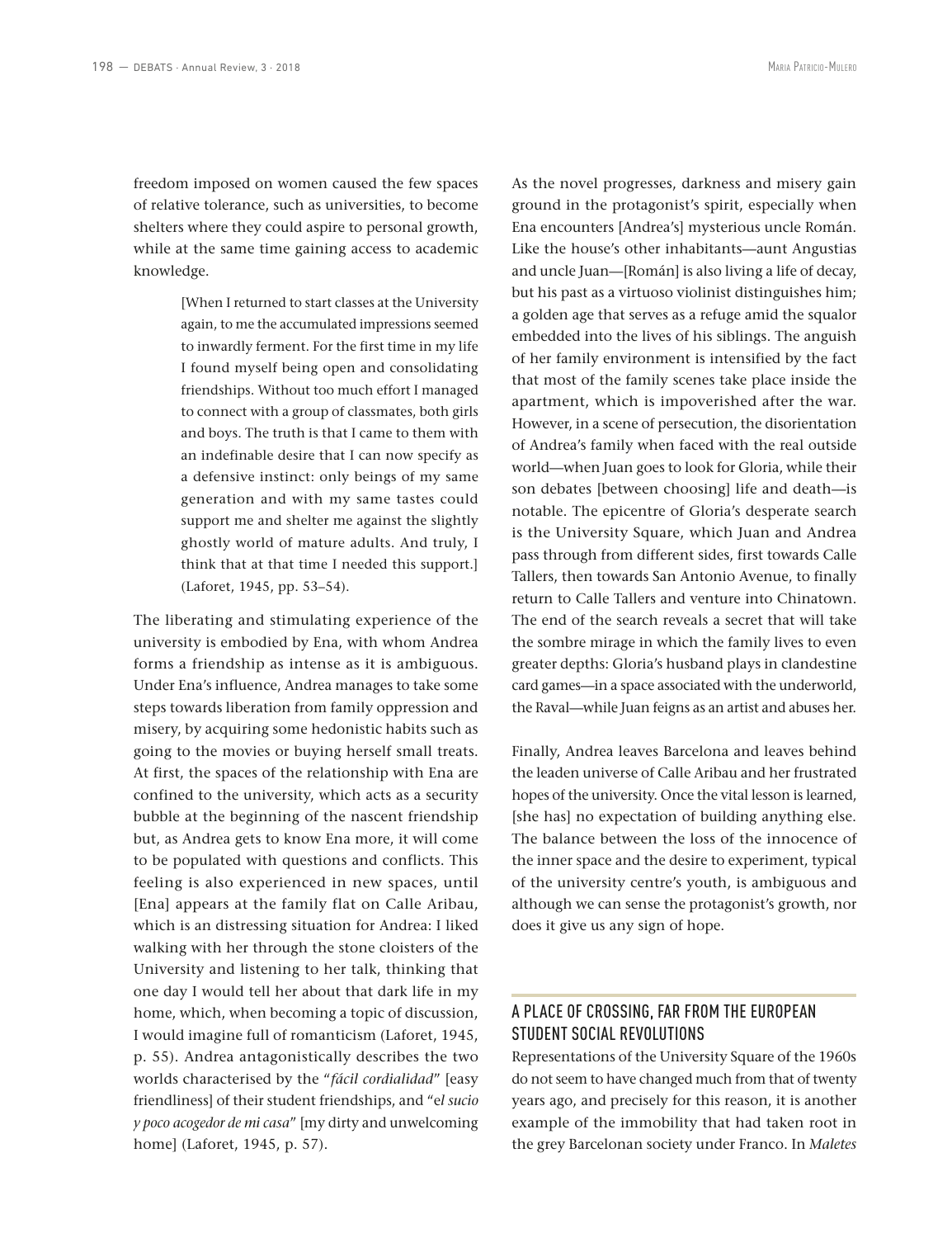*perdudes* (Lost luggage) (Puntí, 2011), the University Square represents one of the confines of Barcelona's perimeters in which the protagonist, Gabriel, circulates. Orphaned during the Franco regime, Gabriel grew up in a children's home which later moved him to the Llars Mundet residences. During his adolescence he works at the printing house at the children's home and his love for the Raval causes him to perceive the square as a border to be crossed: "*Sortint de la feina li hauria agradat distreure's una mica pel seu barri de sempre; aventurar-se, ara que li deixaven més llibertat, cap a les Rambles o més enllà de la plaça de la Universitat, Aribau amunt. En canvi, havia de córrer per agafar el tramvia i l'autobús per creuar tot Barcelona i tornar a les Llars*" [After work he would have liked to have enjoyed his neighbourhood; to venture, now that they gave him more freedom, towards the Ramblas or beyond the University Square, to go up Calle Aribau. Instead, he had to run to catch the tram and bus to cross the entire city and return to the residence] (Puntí, 2011).

When he is old enough to emancipate himself, he chooses to live with his best friend in a hostel in San Antonio avenue, before becoming a truck driver and going on adventures in Europe, especially in Frankfurt, London, and Paris. There he would meet several women, and with each one he would have a son. Jordi Puntí came to Barcelona to study at the Faculty of Philology and chose [to explore] these European cities because some of [the great] social movements of the last half of the 20th century took place there during the 1960s: the Frankfurt School, Swinging London, and the May 1968 unrest. Each of Gabriel's foreign partners is linked to one of these movements, two of which clearly originate in universities. Sigrun is a Sociology student at the University of Frankfurt, an alumni of Habermas and an activist in the Socialist Union of German Students; and Mireille studies Literature at the Sorbonne, but leaves her studies to live in a commune in the Latin Quarter and participate in the student revolution:

> [We're leaving Mireille, looking paralysed, in the Latin Quarter commune. It's the small hours. Cigarette in hand, a lost look, the mind ambushed between the desire for insurrection and the sting

of sleep, a smile for the possible victory. Alongside them, protesting students recapitulated the raids of the previous days, the police charges, the encounter last Monday at the Arc de Triomphe with some fellow workers. I check the 'history books'—because this is already history—and I read that the demonstration worked, the police left the university campus, the arrested students were freed, and Nanterre and Sorbonne had reopened, but the government still ignored them. Mireille and her colleagues review strategies for their next clashes] (Puntí, 2011).

In contrast to all the political rallies that Gabriel attends in his European travels, the Barcelona University Square is no more than a place of passage through Barcelona, far from the student revolts that would not reach Spain until almost a decade later. Paradoxically, it is also the first place Mireille goes when she comes to visit him in Barcelona, which clearly shows the contrast with her university adventures, because, for her, this is just one more stop on her tour and no more detail is given.

I must emphasise that Gabriel is an enigmatic character who, according to the author, represents the instability of the postmodern man (Patricio, 2017). He is a passive and attractive individual, incapable of deciding or letting himself be domesticated, in discreet rebellion; he is unable to choose one of the four families he has formed and all his tours of the city are repeated at the edges of bordering neighbourhoods, as if the character were comfortable in permanent ambiguity: the San Antonio avenue (joining onto the University Square) between Raval and Eixample, Via Favencia, or Calle Naples—between the Ciutadella park and the industrial Poblenou. For him, the University Square is a place of passage, yet is another crossing; however, in the same way that his fascination with other cities highlights the mediocrity of Barcelona under the Regime, we can also apply this comparison to the University Square, which is just like any other square. It does not play the social function that other European universities had achieved at that time, which made them authentic participants in social movements.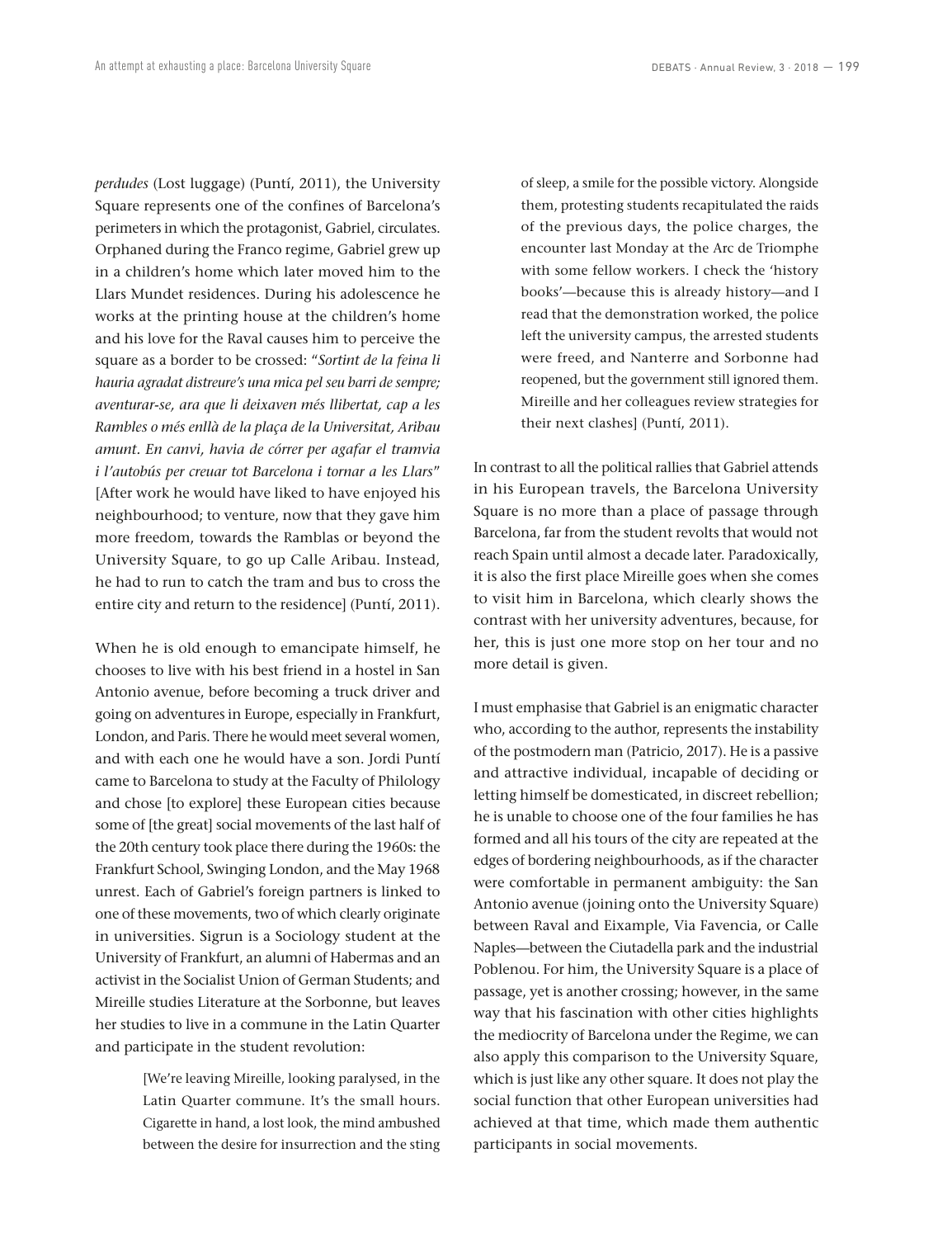In *Maletes perdudes*, the protagonist is not a university student, but a nomadic truck driver in an effervescent Europe, who comes from a city where, for most of the population, the external changes have not yet arrived. This contrast is accentuated by Mireille's experience in Barcelona, who, coming from the May 1968 revolts in France, does not pay the slightest attention to the Catalan university's headquarters. Given that, to her, the university is just another place of passage, it is interpreted as a banal and depopulated building, not occupied by the student activists who were the engines of change in other European countries.

## THE 21ST CENTURY: THE UNIVERSITY OF DISENCHANTMENT

One of the most recent representations of the University Square appears in the compilation of stories *Puja a casa* [Come home] by Jordi Nopca (2015), another former Faculty of Philology student. Indeed, Nopca makes the presence of the University Square evident through this faculty which appears in three of the book's stories. In the story that closes the book, '*Túniques y espelmes*' [Tunics and candles], the narrator tells us that he studies the Theory of Literature and describes the routine of his classes while everything is about to change at the heart of his family. In contrast, in the first story in the compilation, '*No te'n vagis*' [Don't go away], the University Square is a point along Miriam and Robin's night-time journey, but implicitly appeals to their precarious situation as new graduates: she has studied art history and, while she works in a clothing store, hopes to be an associate professor; he is studying a master's degree in the management of creative and cultural industries, while living at his parents' house. It is in this democratic period, when access to universities is open, that the debate about the precariousness of young people emerges; this very well-educated generation is paying the consequences of the economic crisis that began in 2008.

This precariousness and doubts about the future populate the university institution in Nopca's third story set in the Faculty of Philology. In '*En Félix Palme* 

*y l'Àngels Quintana tenen problemes*' [Félix Palme and Àngels Quintana have problems], Àngels, after a complicated start to her career, finds work as a waitress near the University Square:

> [At the same time, Àngels also found a job. She served drinks in a bar near University Square, where most of the clients were students at the Faculty of Social and Human Sciences.

> "They think they'll be famous writers, and yet they still have their milk teeth", she said at the bar one day to her colleague José, who always had a look of disgust on his face.

> "The maths students are worse. Once one of them fell asleep in the bathroom while writing pages of formulas. I found him when I was cleaning... He gave me a fright."

> At first Àngels thought the university students were a bit arrogant, but she would have liked to have interacted more with them. There were evenings that, when delivering them beers, she got caught up trying to catch threads of their conversations and she would imagine how they had continued when she returned to the bar] (Nopca, 2015: pp. 87–88).

The debate on the ambition of literature students is tinged with irony because the criticism comes precisely from one precarious generation and is directed at another potential one; the difference is that one of them has post-graduate qualifications, while the question remains if these can guarantee a successful professional career. To finish, the disenchantment of young people is again set in the faculty's cloisters where, the story informs us, a documentary about an innovative form of protest related to the *indignados* ['outraged' Spanish political movement] is being recorded.

In contrast to the absence of a local university movement in *Maletes perdudes* and the lack of university politicisation in *Nada*, in Nopca's story we clearly perceive the presence of the student movements in the University Square, as well as their relevance in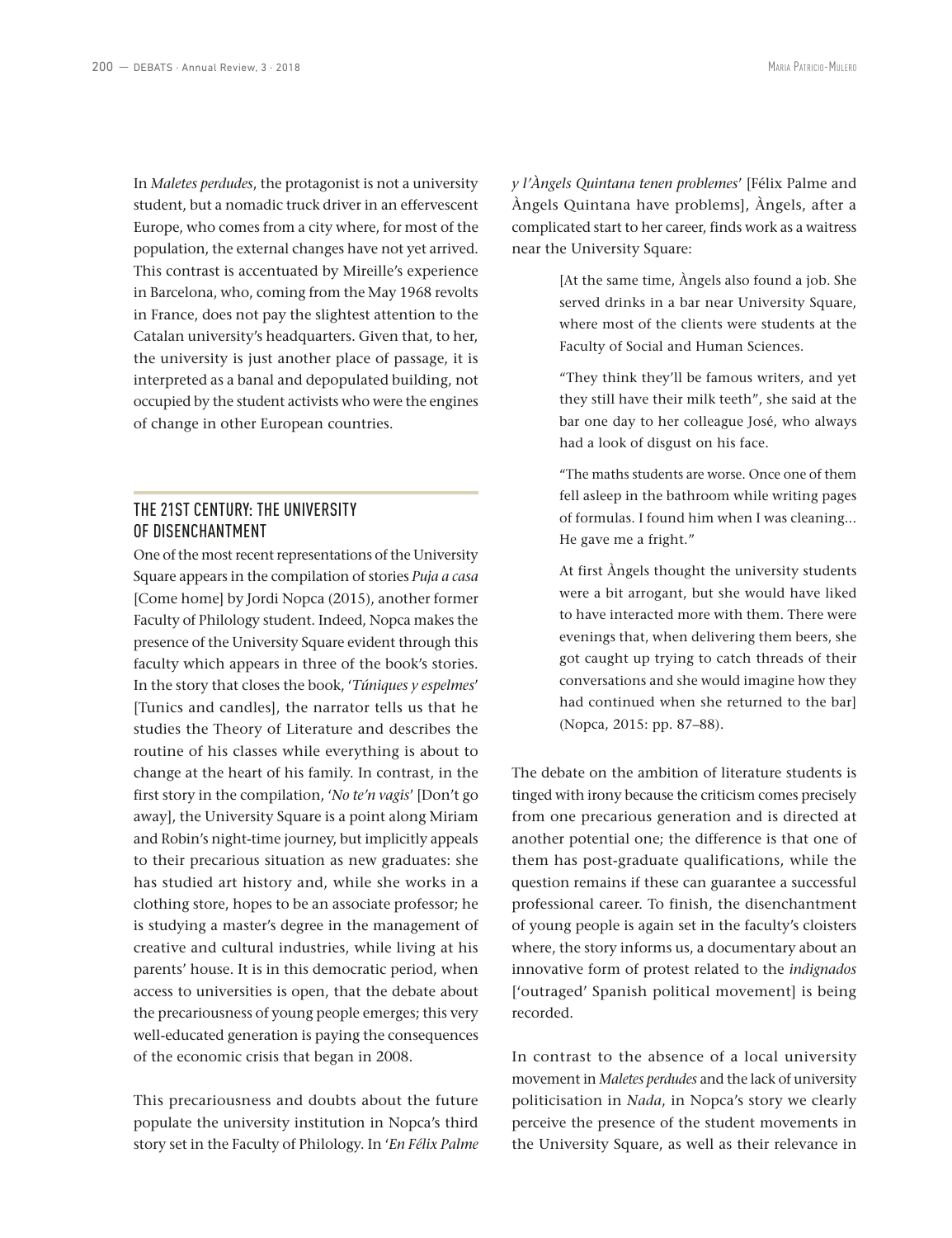the protests of the *indignados* (close by in Catalonia Square). The innovative constant in Nopca's stories is that the University Square is linked to restless youth faced with an uncertain future. In these stories we witness the globalising impact of tourism on the city and, therefore, we can no longer speak of a city isolated from the world, even though this international openness makes the extreme precariousness of young generations even more evident—especially in Spain after the devastating effects of the economic crisis. The university is a point of contact for this precarious youth, aged between 20 and 40 years old, and who all share this characteristic of uncertainty.

#### THE INFINITE RECONSTRUCTION OF THE LITERARY IMAGINARY OF SPACES

Although Perec tried to exhaust the Saint-Sulpice Square by observing it for three days, the literary imaginary of spaces is a construct in constant development; this is probably because of its imaginary dimension, which allows us to simultaneously decode the material elements that inhabit it. The University Square was present in different societies during the 1940s, 1960s, and in 2010, even though its centrality as the centre for studying literature in the city tends to link it with the youth of each period and their position at the heart of society. If in the 1940s the university was a 'dangerous' place for women because of the relative freedom they could enjoy within the faculty's walls; in the 1960s, some young people began to understand that universities were the source of important social movements which were far from the mediocrity of Franco's Spain; and in 2010, while virtually everyone can access a university, young people live with uncertainty about their futures. The elements that Perec could have recorded would have been very different according to each time: from the horse-carriages of the 1940s to the buses of the 1960s, and surely, in 2010, he would have mentioned its skaters.

Each of these writers set their work in Barcelona, and through their aesthetic filters we can perceive this city's social characteristics: literary palimpsests of great value that fix the spaces of each period. Perec, Vila-Matas, Laforet, Puntí, Nopca and every urban writer may try to exhaust each space in their creative observations but, fortunately, each frustrated attempt superimposes a layer of stories and of added value to the cities. Each work clearly fixes the urban space in its time and its historical and social context, and this is, perhaps, one of the most relevant characteristics of the literature of cities: to help readers with the volatility of memory and allow us to witness the evolution of the same space that we can experience in our present, except this time through the eyes of each writer.

#### BIBLIOGRAPHIC REFERENCES

Berman, M. (1988). *Todo lo sólido se desvanece en el aire: la experiencia de la modernidad*. Madrid: Siglo XXI.

- Carreras, C. (2003). *La Barcelona literària. Una introducció geogràfica*. Barcelona: Proa.
- Charle, C. (2009). Le temps des capitales culturelles. In *Le temps des capitales culturelles: xviii<sup>e</sup> -xx<sup>e</sup> siècle* (p. 9-26). Seyssel: Champ Vallon.

Laforet, C. (1945). *Nada*. Barcelona: Destino.

Matas, A. (2010). *La ciudad y su trama. Literatura, modernidad y crítica de la cultur*a. Madrid: Lengua de Trapo.

Nopca, J. (2015). *Puja a casa*. Barcelona: L'Altra Editorial.

- Perec, G. (1982 [1975]). *Tentative d'épuisement d'un lieu parisien*. Paris: Christian Bourgois.
- Puntí, J. (2011). *Maletes perdude*s. Barcelona: Grup 62.
- Soldevila, L. (2014). *Barcelona Nova*. Barcelona: Pòrtic.

Patricio, M. (2017). *La ciudad literaria. Representación urbana y creación literaria en Barcelona (1970-2015)*. Doctoral thesis. Barcelona, Facultat d'Economia i Empresa, Universitat de Barcelona.